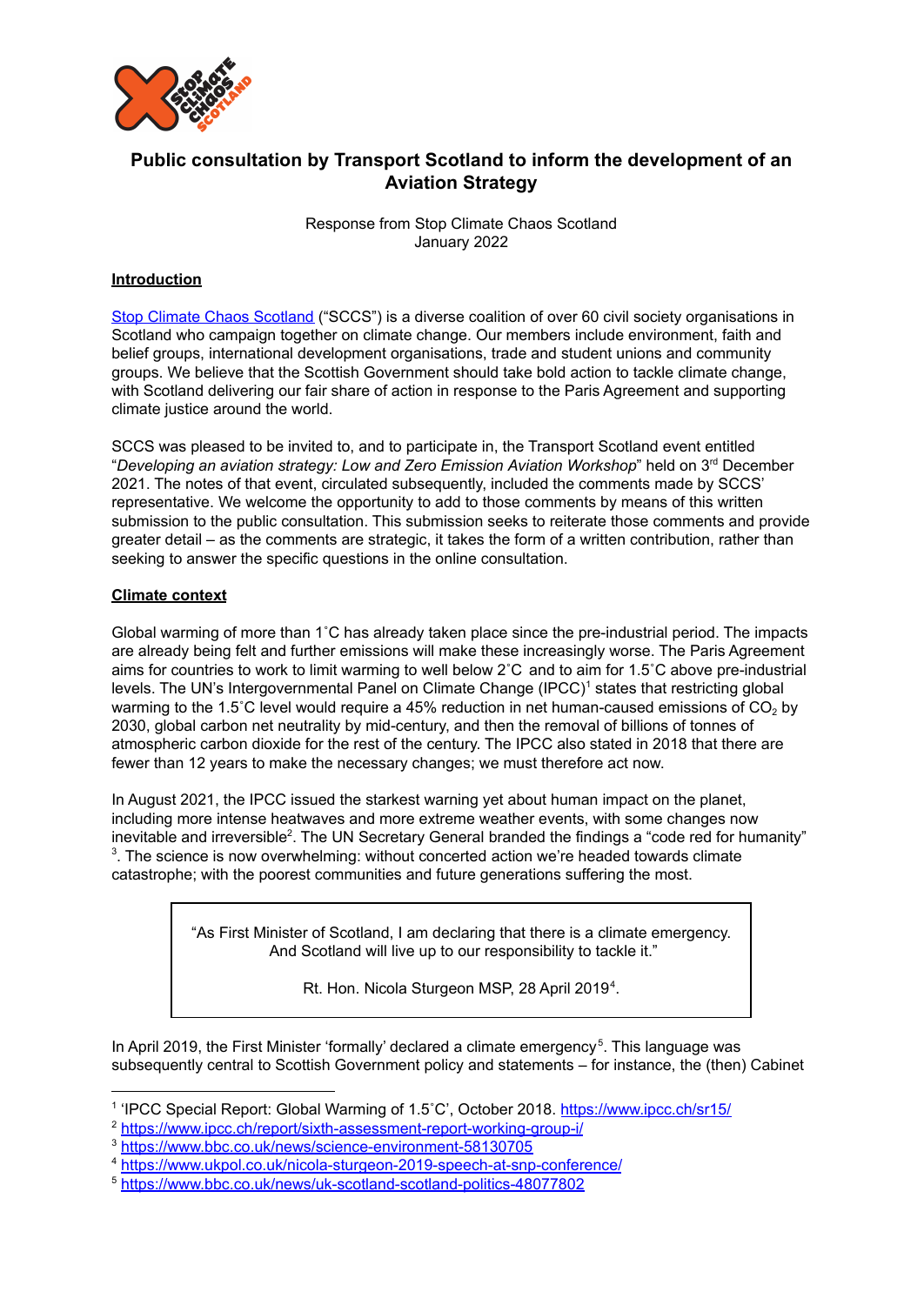

Secretary's statement in May 2019 $^6$  and the 2019-20 Programme for Government<sup>7</sup>. It remains a key element of policy with one of the six chapters within the Scottish Government – Scottish Green Party Shared Policy Programme entitled "Responding to the climate emergency"<sup>8</sup>. The co-operation agreement also creates a Cabinet Sub-Committee on the Climate Emergency "to provide cross-Government leadership and coordination of efforts to tackle climate change"<sup>9</sup>.

In May 2019, the UK Climate Change Committee (CCC) recommended that Scotland could reach a net zero target for greenhouse gases by 2045 (ahead of the UK, which could meet the same target by 2050)<sup>10</sup>. The Scottish Government swiftly accepted these recommendations<sup>11</sup> and have now legislated to secure net zero emissions by 2045, with an interim target of a 75% reduction by 2030<sup>12</sup>.

**Any strategy for aviation, within and to/from Scotland, that does not set out the scientific and policy context of climate change – including the respective 75% and net zero targets – is not a coherent strategy.** To be effective, the strategy will also need to set out current data on emissions from aviation and what reduction each policy intervention will make to reduce these emissions.

#### **Lack of a strategic vision**

At the 3 rd December workshop, "*Environmental NGOs commented that the discussion document is lacking a strategic consideration of how much aviation there should be in future and the role that demand management needs to play in reducing aviation emissions*" . **This remains the single most** 13 **important, strategic concern with the consultation and proposed strategy**.

As the most effective way to reduce emissions from aviation is to not travel or use alternative means of travel, the aviation strategy should begin by asking "how much aviation is necessary" (as opposed to desired/demanded)? Policy mechanisms to reduce demand to this level (as well as to support the alternative, less carbon intensive means of travel) should be adopted as the highest level of a policy hierarchy. With regard to demand management, we note that the Climate Change Committee (the Scottish Government's formal advisors) have observed, in their most recent progress report to the Scottish Parliament that, in relation to aviation:

"*A demand management framework will need to be developed (by 2022) and be in place by the mid-2020s to annually assess and, if required, control sector GHG emissions and non-CO2 effects*" . 14

6

9

[https://www.gov.scot/publications/global-climate-emergency-scotlands-response-climate-change-secr](https://www.gov.scot/publications/global-climate-emergency-scotlands-response-climate-change-secretary-roseanna-cunninghams-statement/) [etary-roseanna-cunninghams-statement/](https://www.gov.scot/publications/global-climate-emergency-scotlands-response-climate-change-secretary-roseanna-cunninghams-statement/)

<sup>8</sup> <https://www.gov.scot/news/protecting-scotlands-future/>

[https://www.gov.scot/publications/scottish-government-and-scottish-green-party-shared-policy-progra](https://www.gov.scot/publications/scottish-government-and-scottish-green-party-shared-policy-programme/) [mme/](https://www.gov.scot/publications/scottish-government-and-scottish-green-party-shared-policy-programme/)

[nt/](https://www.gov.scot/publications/scottish-government-and-scottish-green-party-cooperation-agreement/)<br>10 [https://www.gov.scot/publications/scottish-government-and-scottish-green-party-cooperation-agreeme](https://www.gov.scot/publications/scottish-government-and-scottish-green-party-cooperation-agreement/)

[https://www.theccc.org.uk/wp-content/uploads/2019/05/Net-Zero-The-UKs-contribution-to-stopping-glo](https://www.theccc.org.uk/wp-content/uploads/2019/05/Net-Zero-The-UKs-contribution-to-stopping-global-warming.pdf) [bal-warming.pdf](https://www.theccc.org.uk/wp-content/uploads/2019/05/Net-Zero-The-UKs-contribution-to-stopping-global-warming.pdf)

<sup>11</sup> <https://www.gov.scot/news/climate-change-action-1/>

<sup>12</sup> <https://www.legislation.gov.uk/asp/2019/15/enacted>

<sup>14</sup> <sup>13</sup> From the Transport Scotland notes reporting the "Developing an aviation strategy: Low and Zero Emission Aviation Workshop" held on 3<sup>rd</sup> December 2021.

[https://www.theccc.org.uk/publication/progress-reducing-emissions-in-scotland-2021-report-to-parliam](https://www.theccc.org.uk/publication/progress-reducing-emissions-in-scotland-2021-report-to-parliament/) [ent/](https://www.theccc.org.uk/publication/progress-reducing-emissions-in-scotland-2021-report-to-parliament/) (page 112).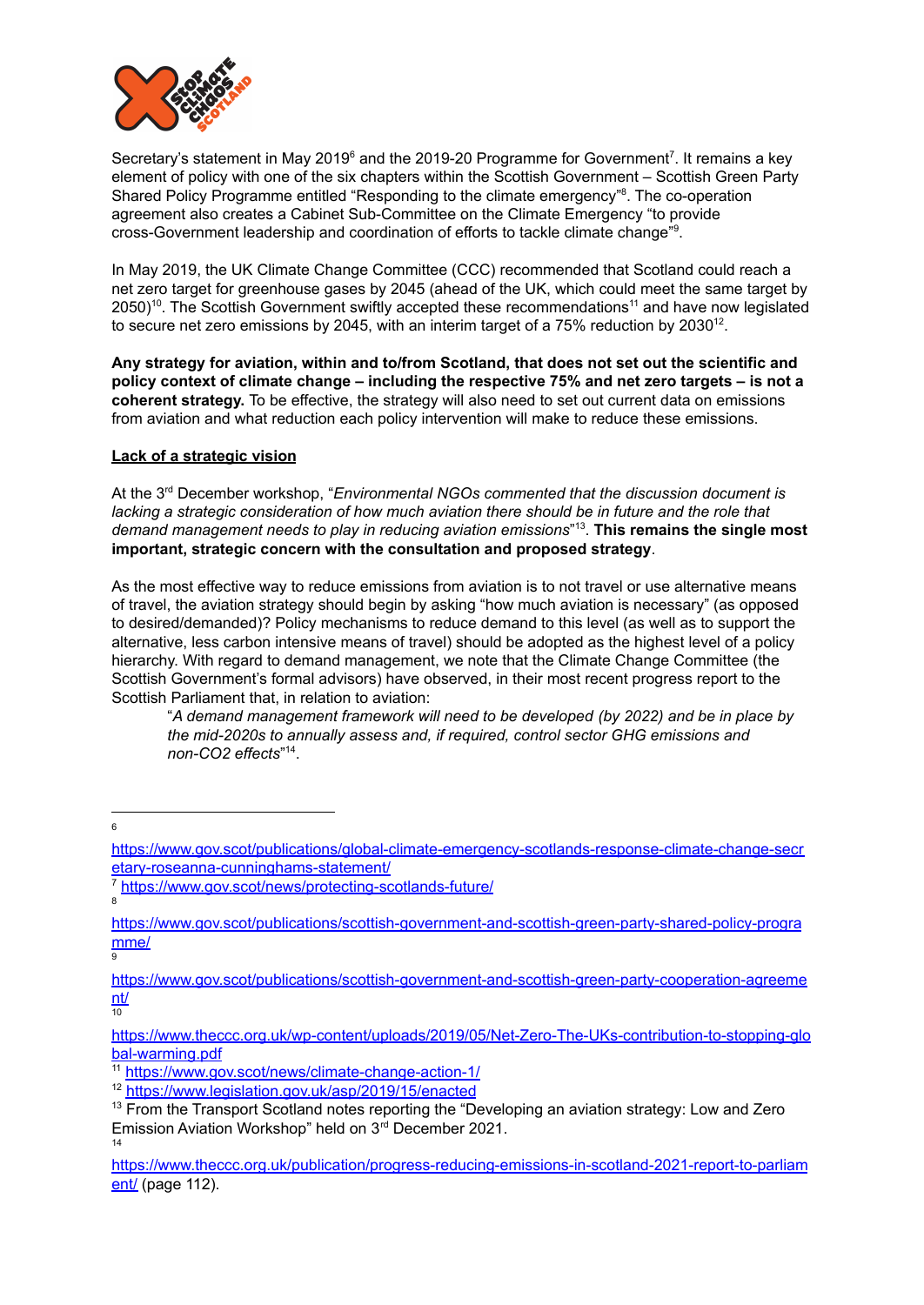

We also note that demand management (and specifically reduction), including for aviation, is central to the policy recommendations in the *Decarbonising the Scottish transport sector* report commissioned by Transport Scotland<sup>15</sup> which states:

"*Emissions from domestic and international aviation need to fall by 33% between 2019 and 2030, driven by a mix of SAF and a reduction in total flight kilometres travelled*" (emphasis added).

As indicated above, this demand management will need to include greater support for alternative, less carbon intensive means of travel (where the journey is necessary and such alternatives are available). As part of this, the Climate Change Committee have further recommended that the Scottish Government should:

"*Take steps to address price imbalances between aviation and surface transport, once aviation taxation is devolved to Scotland, encouraging the low-carbon alternative (e.g., rail) for journeys where one exists*" . 16

This top level of demand reduction should, of course, be accompanied by other measures to reduce emissions from those necessary flights (low or zero emissions aircraft, sustainable aviation fuel, etc). However, while these measures are necessary, they must be seen as essential *components* of an overall strategy and will never enable a strategy for net zero unless set within the context of a strategic vision and demand management. In addition, it should be noted that the Climate Change Committee describe (in relation to the UK Government's aviation policy) such assumptions on such technological improvements as "ambitious"<sup>17</sup>. While there is nothing inherently wrong with ambition, it does underline the need to plan for lower success as well as the importance of demand management as the context within which such improvements should be made.

The Scottish Government's 2020 National Transport Strategy states, as one of its strategic priorities that "our transport system:

*Will enable greener, cleaner choices: over the next 20 years, Scotland will see a continued transformation in transport where sustainable travel options are people's first choice if they need to travel. We will design our transport system so that walking, cycling and public and shared transport take precedence ahead of private car use*" (emphasis added). 18

While primarily concerned with land-based travel, that general climate policy inspired approach should also apply to the aviation strategy. It should also be noted that "not travelling" (where possible) is, in fact, the most sustainable travel option available. Such an approach to travel policy is also similar to the "reduce-reuse-recycle" approach used in waste policy.

**Any strategy for aviation, within and to/from Scotland, that does not set out a strategic vision of how much aviation there should be in the future – and demand management policies to achieve such a (reduced) level – is not a coherent strategy. It would also not be consistent with the Scottish Government's climate change targets and policies.**

#### **Response to specific questions/policies**

15

17

<sup>&</sup>lt;mark>[ort-september-2021.pdf](https://www.transport.gov.scot/media/50354/decarbonising-the-scottish-transport-sector-summary-report-september-2021.pdf)</mark><br>16 [https://www.transport.gov.scot/media/50354/decarbonising-the-scottish-transport-sector-summary-rep](https://www.transport.gov.scot/media/50354/decarbonising-the-scottish-transport-sector-summary-report-september-2021.pdf)

[https://www.theccc.org.uk/publication/progress-reducing-emissions-in-scotland-2021-report-to-parliam](https://www.theccc.org.uk/publication/progress-reducing-emissions-in-scotland-2021-report-to-parliament/) [ent/](https://www.theccc.org.uk/publication/progress-reducing-emissions-in-scotland-2021-report-to-parliament/) (page 112).

[https://www.theccc.org.uk/publication/progress-reducing-emissions-in-scotland-2021-report-to-parliam](https://www.theccc.org.uk/publication/progress-reducing-emissions-in-scotland-2021-report-to-parliament/) [ent/](https://www.theccc.org.uk/publication/progress-reducing-emissions-in-scotland-2021-report-to-parliament/) (page 111).

<sup>18</sup> <https://www.transport.gov.scot/media/47052/national-transport-strategy.pdf>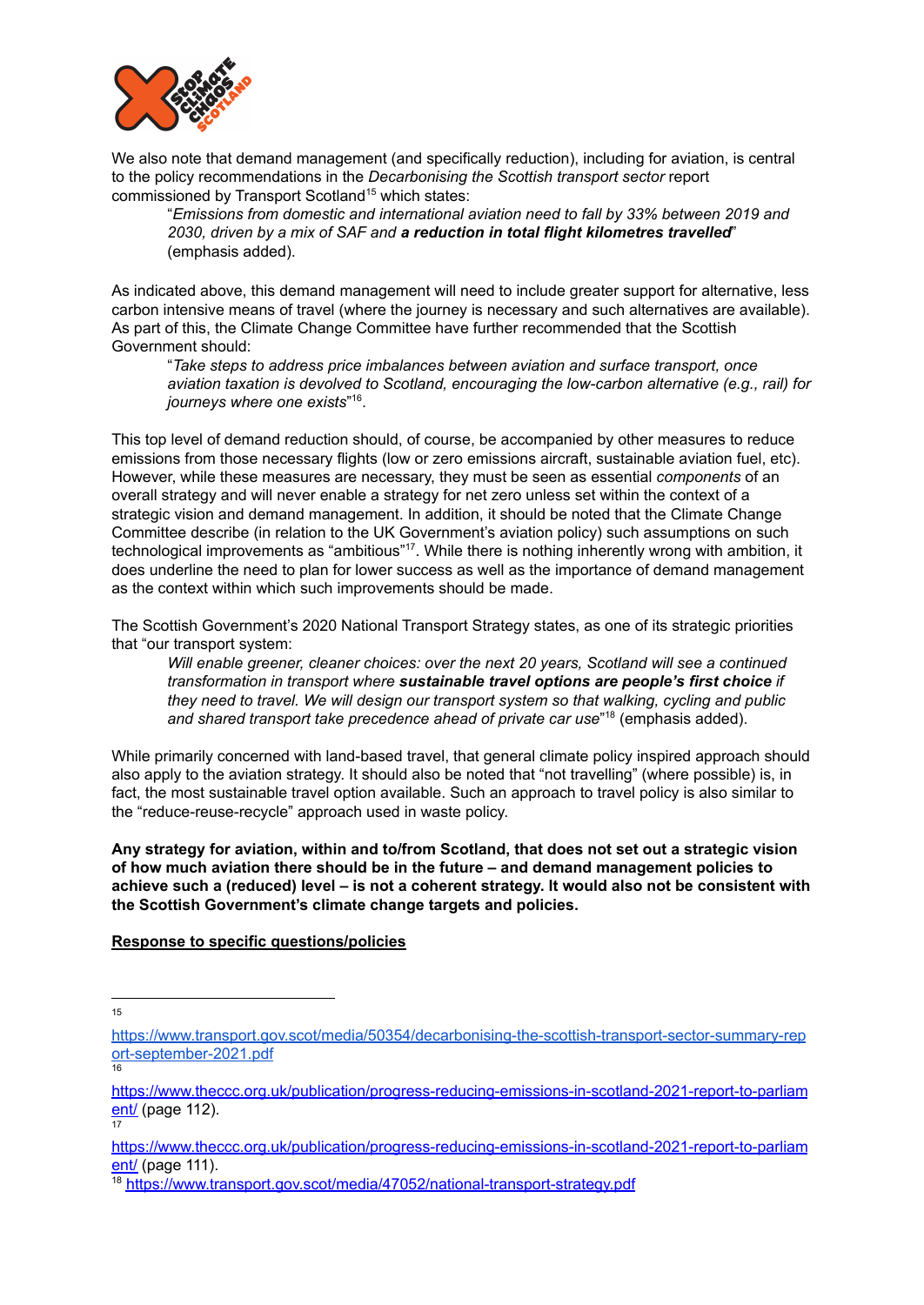

In addition to the above, strategic issues, SCCS would comment, as follows, on a few of the specific questions/issues raised by the consultation paper.

#### *1. What more, if anything, should the Scottish Government and industry do to accelerate the transition to low/zero emission aviation?*

Based on the consultation paper and the workshop discussion, we understand "low/zero emission aviation" to mean the use of wholly or partly electrically powered aircraft (with, of course, the assumption that the electricity sources used would be renewably generated). We also understand that, at least for the period of this strategy, that such aircraft would be focused on domestic (especially highland and island) and/or short haul flights.

As outlined above, transforming any necessary flights (within the context of the strategic approach discussed above) to this form of low/zero emission aviation is a commendable *part of* any strategy. However, it is important that, as with any other policy, all the implications/consequences of such an approach are assessed, taken account of and, where necessary this or other policies modified. In this case, the issues that must also be considered would include: -

- Increased electricity demand do Scotland's plans for renewable electricity generation incorporate the likely increased demand, and can it be delivered to the right locations? Can such increased demand be delivered in an environmentally sustainable manner?
- Batteries as with electric land vehicles, the manufacture, transport, and disposal of batteries necessary for such wholly or partly electrically powered aircraft will need to be considered. This is an area where environmental (and social) impact can be considerable, and a policy that relies on considerably greater use of this technology will, to be coherent, also need to address these impacts.

#### *2. What can the Scottish Government do to help increase the use of sustainable aviation fuels (SAF)?*

Based on the consultation paper and the workshop discussion, we understand "sustainable aviation fuel" to be fuel that can be burnt in conventional/adapted aircraft engines (particularly for medium and long-haul flights where electrification is less feasible) but is dubbed 'sustainable' by virtue of being manufactured from 'renewable sources' such as plants and/or food waste.

As outlined above, transforming any necessary flights (within the context of the strategic approach discussed above) to this form of fuel is potentially a commendable *part of* any strategy. However, it is only potentially commendable because, as with any other policy, all the implications/consequences of such an approach must be assessed, taken account of and, where necessary, this or other policies modified. In this case, these issues are especially important given the 'mixed' track record of biofuels for land vehicles.

The issues that must also be considered and addressed, in relation to sustainable aviation fuel, would include: -

- Is the 'feedstock' used for the manufacture of such fuel genuinely sustainable/renewable?
- What impact does encouraging the growth of demand for such feedstock have for other policies/objectives of the government (e.g., land use, food supply, waste reduction).

In relation to these issues, we welcome the discussion (at the workshop) of a 'feedstock hierarchy' and of accreditation schemes. However, these need to be appropriately scrutinised and vigorously enforced – and a government strategy needs to set out how this scrutiny/enforcement will take place. In particular, we note that the 'feedstock hierarchy' sets food waste as the 'most sustainable' source. Such an approach needs to be considered in the context of the Government's other, commendable policy of aiming for zero waste – is developing an industry based on demand for waste consistent with a zero-waste policy?

#### *3. What do you think the Scottish Government can do to help ensure a just transition to net-zero for the Scottish aviation sector?*